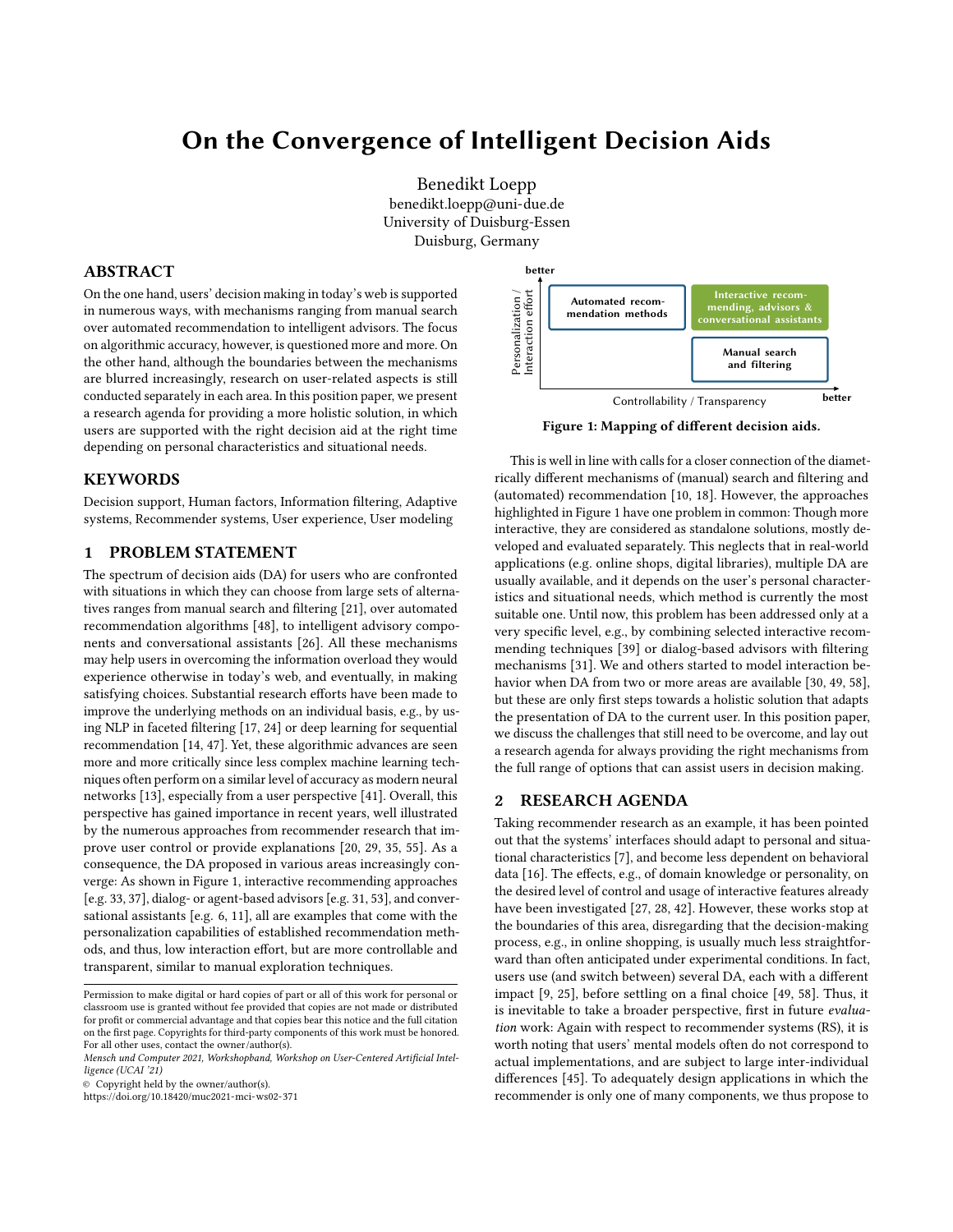Mensch und Computer 2021, Workshopband, Workshop on User-Centered Artificial Intelligence (UCAI '21) Benedikt Loepp

<span id="page-1-0"></span>

Figure 2: Our proposed research agenda.

first explore 1a) mental models also for these more complex cases (cf. Figure [2\)](#page-1-0). Based on qualitative methods such as grounded theory [\[12\]](#page-2-26), this will allow to better understand users who are not bound to a single DA. However, even with only a recommender, many paths may lead to the same goal [\[52\]](#page-3-7). Consequently, we propose further to conduct 1b) *user experiments* on the influence of user (e.g. demographics, cognitive style) and situation (e.g. task, device) also at this superordinate level. Only few works have yet explored such factors in relation to the tendencies to use different mechanisms [\[30,](#page-2-18) [49,](#page-3-4) [58\]](#page-3-5). But, the insights from objective behavioral data are limited, while questionnaires require self reflection disconnected from actual system usage, and, worse, often consumption or experience [\[36\]](#page-2-27). Thus, eye tracking or other methods to in situ measure the suitability of individual DA will be required to create a comprehensive formal model of user interaction. While field studies could ensure model validity under real-world conditions and capture temporal changes, it might also be necessary, in light of the ever-increasing design space, to come up with methods for simulation studies to investigate long-term user behavior. This particularly applies as domain and online environment likely are other mediating factors: Product type (search vs. experience) and category (streaming content or high-risk items such as hotels), together with the general impression of the application, may determine whether a user just goes with the first recommendation or needs support by an advisor.

Once more is known about perception of and interaction with environments in which multiple DA are available, it will be possible to work on specific methods: We propose to start by pursuing a closer 2a) integration of methods from all three areas identified as in Figure [1:](#page-0-0) While combinations of RS algorithms were made interactive, often through complex mechanisms [e.g. [5,](#page-2-28) [8,](#page-2-29) [38,](#page-2-30) [57\]](#page-3-8), or (simple) search functionalities were added [e.g. [15,](#page-2-31) [34\]](#page-2-32), only few works (cf. previous section) have yet extended existing DA and improved their interplay. Hence, there is a need to facilitate switching between components, without losing the progress made or raising any conflicts, e.g., due to filter settings that do not match the answer to a conversational assistant. In case natural language input is possible, e.g., in such a conversation, this will require specific modeling approaches [\[61\]](#page-3-9). Next, however, the 2b) modeling of the user can take place: Profiles that describe interaction behavior and preferences for certain assistants were presented long ago [\[50\]](#page-3-10). For RS, additional browsing data have also been considered [\[59,](#page-3-11) [62\]](#page-3-12). But, to offer a meaningful alternative to common RS profiles that only contain user-item preferences, it is crucial to consider users' hidden characteristics [\[32\]](#page-2-33). Recently, an attempt to create "holistic

user profiles" has been made [\[43\]](#page-2-34). Together with the formal interaction model, this provides everything needed to determine which information to collect and how to store it in an adequate manner. However, since information on personality and context is usually not readily available, this might require developing techniques for implicit acquisition [\[1,](#page-2-35) [60\]](#page-3-13) or for asking users explicitly [\[23,](#page-2-36) [54\]](#page-3-14). Either way, 2c) prediction will become possible: Again for RS, deep learning has shown success in predicting the likely next action based on past interaction sequences [\[51\]](#page-3-15). Thus, given the closer integration and the richer user modeling, it should also be an option to determine which of all available DA is currently most useful for the active user. Yet, self-reinforcing loops, constraining the user to certain interaction mechanisms, must be avoided [\[46\]](#page-3-16). For this reason, among others, it is finally important to explore the possibilities for the 2d) presentation: Earlier works on RS have shown, e.g., significant effects of presenting items or the entire interface in different ways [\[4,](#page-2-37) [19,](#page-2-38) [40,](#page-2-39) [44\]](#page-3-17). Whereas only behavioral data were considered in these cases, studying factors such as personality has a long tradition in user interface design [\[3\]](#page-2-40). This might turn out useful for an adaptive presentation of DA, especially for raising awareness of the mechanisms the system has predicted to be of relevance before, in a persuasive but unobtrusive manner: Explanations, currently used in RS mainly to explain item recommendations [\[55\]](#page-3-2), but also perceived differently depending on user characteristics [\[22\]](#page-2-41), could be used, e.g., to highlight the benefits of continuing the interaction with a specific DA. However, to account for factors such as the user's tendency to maximize, or his or her used device, a more active personalization of the entire component arrangement equally needs to be considered.

As illustrated in Figure [2,](#page-1-0) these four steps need of course to be interwoven with the evaluation described before, possibly causing updates to the formal interaction model. Then, however, we expect as outcomes of this user-centered process both insights and a set of specific methods that will enable us to come up with 3a) guidelines similar to the "recommender canvas" [\[56\]](#page-3-18), which lists aspects to help specifically with the design of RS. This may provide support for practitioners and researchers at a superordinate level, to help design applications that integrate multiple intelligent DA. Another result could be a generic 3b) framework that, as done for enabling interactivity in non-interactive RS [\[2\]](#page-2-42), allows to implement a layer on top of existing applications that automatically adapts the presentation of the (at most loosely connected) DA to the active user. This highlights again the difference of our planned work to others: Combining the benefits of existing approaches just to come up with "yet another interactive method" as shown in Figure [1](#page-0-0) is not our goal, but instead, making these benefits, i.e. one DA or the other, available to the right user at the right time.

## 3 CONCLUSIONS

We wanted to bring attention to the problem that research on interactive, intelligent DA is often too narrow. We presented an agenda to overcome this problem, which is however neither exhaustive nor conclusive, in particular, with respect to the methods to use in certain steps. Nonetheless, we hope that it may help start a discussion about more holistic solutions, not restricted to a specific research area, but assisting users on a global level.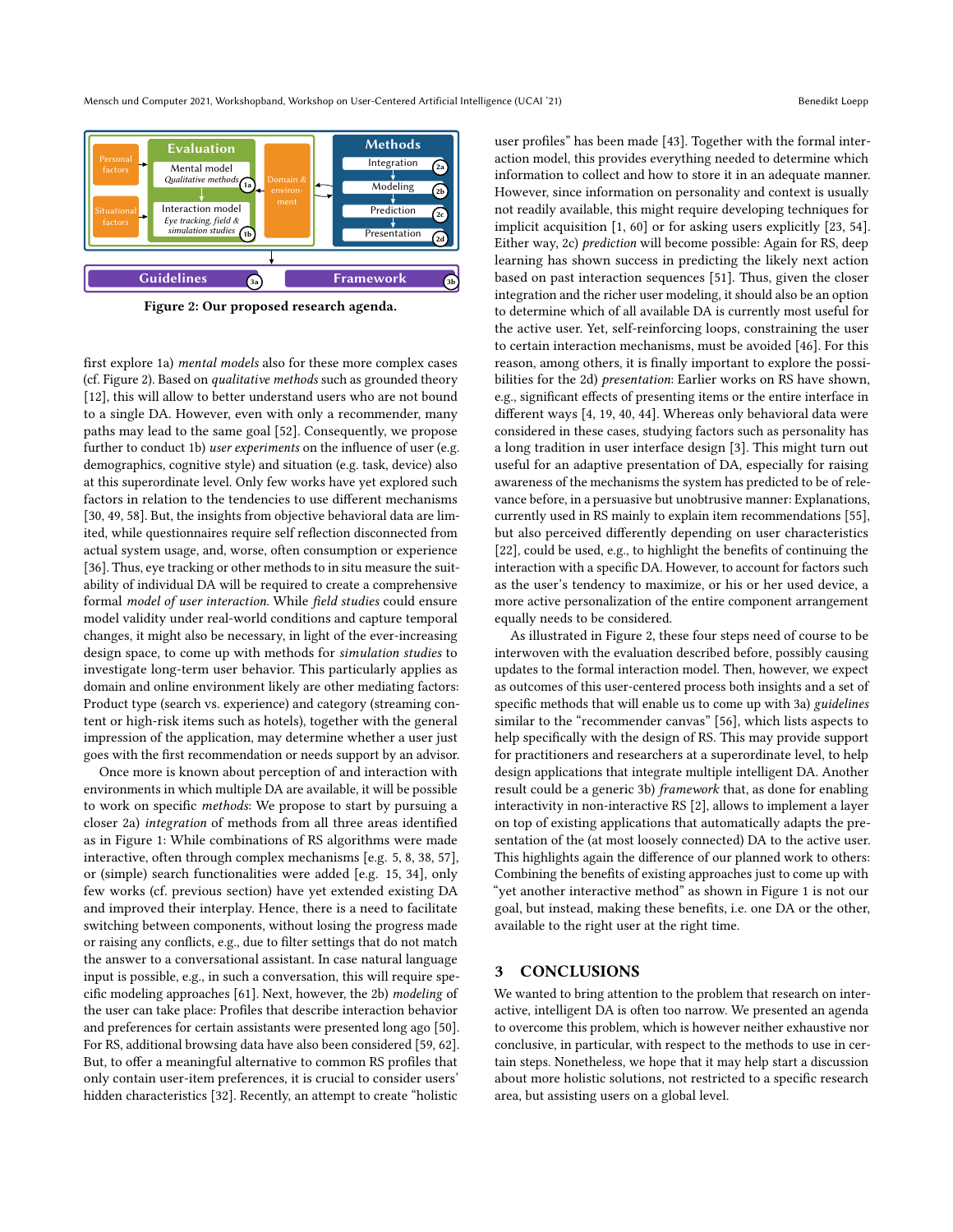### **REFERENCES**

- <span id="page-2-35"></span>[1] Gediminas Adomavicius and Alexander Tuzhilin. 2015. Recommender Systems Handbook. Springer US, Boston, MA, USA, Chapter Context-Aware Recommender Systems, 191–226.
- <span id="page-2-42"></span>[2] Öznur Alkan, Massimiliano Mattetti, Elizabeth M. Daly, Adi Botea, Inge Vejsbjerg, and Bart Knijnenburg. 2021. IRF: A Framework for Enabling Users to Interact with Recommenders through Dialogue. Proceedings of the ACM on Human-Computer Interaction 5, CSCW1 (2021), 163:1–163:25.
- <span id="page-2-40"></span>[3] Tomás Alves, Joana Natálio, Joana Henriques-Calado, and Sandra Gama. 2020. Incorporating Personality in User Interface Design: A Review. Personality and Individual Differences 155 (2020), 109709.
- <span id="page-2-37"></span>[4] Joeran Beel and Haley May Dixon. 2021. The 'Unreasonable' Effectiveness of Graphical User Interfaces for Recommender Systems. In UMAP '21: Proceedings of the 29th ACM Conference on User Modeling, Adaptation and Personalization. ACM, New York, NY, USA.
- <span id="page-2-28"></span>[5] Svetlin Bostandjiev, John O'Donovan, and Tobias Höllerer. 2012. TasteWeights: A Visual Interactive Hybrid Recommender System. In RecSys '12: Proceedings of the 6th ACM Conference on Recommender Systems. ACM, New York, NY, USA, 35–42.
- <span id="page-2-13"></span>[6] Wanling Cai, Yucheng Jin, and Li Chen. 2021. Critiquing for Music Exploration in Conversational Recommender Systems. In IUI '21: Proceedings of the 26th International Conference on Intelligent User Interfaces. ACM, New York, NY, USA, 480—-490.
- <span id="page-2-19"></span>[7] André Calero Valdez, Martina Ziefle, and Katrien Verbert. 2016. HCI for Recommender Systems: The Past, the Present and the Future. In RecSys '16: Proceedings of the 10th ACM Conference on Recommender Systems. ACM, New York, NY, USA, 123–126.
- <span id="page-2-29"></span>[8] Bruno Cardoso, Gayane Sedrakyan, Francisco Gutiérrez, Denis Parra, Peter Brusilovsky, and Katrien Verbert. 2019. IntersectionExplorer, a Multi-Perspective Approach for Exploring Recommendations. International Journal of Human-Computer Studies 121 (2019), 73–92.
- <span id="page-2-24"></span>[9] Sylvain Castagnos, Nicolas Jones, and Pearl Pu. 2009. Recommenders' Influence on Buyers' Decision Process. In RecSys '09: Proceedings of the 3rd ACM Conference on Recommender Systems. ACM, New York, NY, USA, 361–364.
- <span id="page-2-15"></span>[10] Ed H. Chi. 2015. Blurring of the Boundary Between Interactive Search and Recommendation. In IUI '15: Proceedings of the 20th International Conference on Intelligent User Interfaces. ACM, New York, NY, USA, 2.
- <span id="page-2-14"></span>[11] Konstantina Christakopoulou, Katja Hofmann, and Filip Radlinski. 2016. Towards Conversational Recommender Systems. In KDD '16: Proceedings of the 22nd ACM SIGKDD International Conference on Knowledge Discovery and Data Mining. ACM, New York, NY, USA, 815–824.
- <span id="page-2-26"></span>[12] Juliet Corbin and Anselm Strauss. 2008. Basics of Qualitative Research: Techniques and Procedures for Developing Grounded Theory (3 ed.). Sage Publications, Inc., Thousand Oaks, CA, USA.
- <span id="page-2-5"></span>[13] Maurizio Ferrari Dacrema, Paolo Cremonesi, and Dietmar Jannach. 2019. Are We Really Making Much Progress? A Worrying Analysis of Recent Neural Recommendation Approaches. In RecSys '19: Proceedings of the 13th ACM Conference on Recommender Systems. ACM, New York, NY, USA, 101–109.
- <span id="page-2-4"></span>[14] Tim Donkers, Benedikt Loepp, and Jürgen Ziegler. 2017. Sequential User-Based Recurrent Neural Network Recommendations. In RecSys '17: Proceedings of the 11th ACM Conference on Recommender Systems. ACM, New York, NY, USA, 152– 160.
- <span id="page-2-31"></span>[15] Daria Dzyabura and Alexander Tuzhilin. 2013. Not by Search Alone: How Recommendations Complement Search Results. In RecSys '13: Proceedings of the 7th ACM Conference on Recommender Systems. ACM, New York, NY, USA, 371–374.
- <span id="page-2-20"></span>[16] Michael D. Ekstrand and Martijn C. Willemsen. 2016. Behaviorism is Not Enough: Better Recommendations Through Listening to Users. In RecSys '16: Proceedings of the 10th ACM Conference on Recommender Systems. ACM, New York, NY, USA, 221–224.
- <span id="page-2-2"></span>[17] Jan Feuerbach, Benedikt Loepp, Catalin-Mihai Barbu, and Jürgen Ziegler. 2017. Enhancing an Interactive Recommendation System with Review-based Information Filtering. In IntRS '17: Proceedings of the 4th Joint Workshop on Interfaces and Human Decision Making for Recommender Systems. 2–9.
- <span id="page-2-16"></span>[18] Hector Garcia-Molina, Georgia Koutrika, and Aditya Parameswaran. 2011. Information Seeking: Convergence of Search, Recommendations, and Advertising. Commun. ACM 54, 11 (2011), 121–130.
- <span id="page-2-38"></span>[19] Sharath Chandra Guntuku, Sujoy Roy, Weisi Lin, Kelvin Ng, Ng Wee Keong, and Vinit Jakhetiya. 2016. Personalizing User Interfaces for Improving Quality of Experience in VoD Recommender Systems. In QoMEX '16: Proceedings of the 8th International Conference on Quality of Multimedia Experience. IEEE, Washington, DC, USA.
- <span id="page-2-7"></span>[20] Chen He, Denis Parra, and Katrien Verbert. 2016. Interactive Recommender Systems: A Survey of the State of the Art and Future Research Challenges and Opportunities. Expert Systems with Applications 56 (2016), 9–27.
- <span id="page-2-0"></span>[21] Marti A. Hearst. 2009. Search User Interfaces. Cambridge University Press, Cambridge, UK.
- <span id="page-2-41"></span>[22] Diana C. Hernandez-Bocanegra and Jürgen Ziegler. 2020. Explaining Review-Based Recommendations: Effects of Profile Transparency, Presentation Style and User Characteristics. i-com – Journal of Interactive Media 19, 3 (2020), 181–200.
- <span id="page-2-36"></span>[23] Rong Hu and Pearl Pu. 2009. A Comparative User Study on Rating vs. Personality Quiz Based Preference Elicitation Methods. In IUI '09: Proceedings of the 14th International Conference on Intelligent User Interfaces. ACM, New York, NY, USA, 367–372.
- <span id="page-2-3"></span>[24] Jeff Huang, Oren Etzioni, Luke Zettlemoyer, Kevin Clark, and Christian Lee. 2012. RevMiner: An Extractive Interface for Navigating Reviews on a Smartphone. In UIST '12: Proceedings of the 25th Annual ACM Symposium on User Interface Software and Technology. ACM, New York, NY, USA, 3–12.
- <span id="page-2-25"></span>[25] Gerald Häubl and Valerie Trifts. 2000. Consumer Decision Making in Online Shopping Environments: The Effects of Interactive Decision Aids. Marketing Science 19, 1 (2000), 4–21.
- <span id="page-2-1"></span>[26] Dietmar Jannach, Ahtsham Manzoor, Wanling Cai, and Li Chen. 2021. A Survey on Conversational Recommender Systems.
- <span id="page-2-21"></span>[27] Yucheng Jin, Nava Tintarev, Nyi Nyi Htun, and Katrien Verbert. 2020. Effects of Personal Characteristics in Control-Oriented User Interfaces for Music Recommender Systems. User Modeling and User-Adapted Interaction 30, 2 (2020), 199–249.
- <span id="page-2-22"></span>[28] Yucheng Jin, Nava Tintarev, and Katrien Verbert. 2018. Effects of Personal Characteristics on Music Recommender Systems with Different Levels of Controllability. In RecSys '18: Proceedings of the 12th ACM Conference on Recommender Systems. ACM, New York, NY, USA, 13–21.
- <span id="page-2-8"></span>[29] Michael Jugovac and Dietmar Jannach. 2017. Interacting with Recommenders – Overview and Research Directions. ACM Transactions on Interactive Intelligent Systems 7, 3 (2017), 10:1–10:46.
- <span id="page-2-18"></span>[30] Timm Kleemann, Magdalena Wagner, Benedikt Loepp, and Jürgen Ziegler. 2021. Modeling User Interaction at the Convergence of Filtering Mechanisms, Recommender Algorithms and Advisory Components. In Mensch & Computer 2021 – Tagungsband. ACM, New York, NY, USA. (forthcoming).
- <span id="page-2-12"></span>[31] Timm Kleemann and Jürgen Ziegler. 2019. Integration dialogbasierter Produktberater in Filtersysteme. In Mensch & Computer 2019 – Tagungsband. ACM, New York, NY, USA, 67–77.
- <span id="page-2-33"></span>[32] Bart P. Knijnenburg and Nina Hubig. 2020. Human-Centric Preference Modeling for Virtual Agents. In IVA '20: Proceedings of the 20th ACM International Conference on Intelligent Virtual Agents. ACM, New York, NY, USA, 33:1–33:3.
- <span id="page-2-10"></span>[33] Johannes Kunkel, Benedikt Loepp, and Jürgen Ziegler. 2017. A 3D Item Space Visualization for Presenting and Manipulating User Preferences in Collaborative Filtering. In IUI '17: Proceedings of the 22nd International Conference on Intelligent User Interfaces. ACM, New York, NY, USA, 3–15.
- <span id="page-2-32"></span>[34] Branislav Kveton and Shlomo Berkovsky. 2015. Minimal Interaction Search in Recommender Systems. In IUI '15: Proceedings of the 20th International Conference on Intelligent User Interfaces. ACM, New York, NY, USA, 236–246.
- <span id="page-2-9"></span>[35] Benedikt Loepp, Catalin-Mihai Barbu, and Jürgen Ziegler. 2016. Interactive Recommending: Framework, State of Research and Future Challenges. In EnCHIReS '16: Proceedings of the 1st Workshop on Engineering Computer-Human Interaction in Recommender Systems. 3–13.
- <span id="page-2-27"></span>[36] Benedikt Loepp, Tim Donkers, Timm Kleemann, and Jürgen Ziegler. 2018. Impact of Item Consumption on Assessment of Recommendations in User Studies. In RecSys '18: Proceedings of the 12th ACM Conference on Recommender Systems. ACM, New York, NY, USA, 49–53.
- <span id="page-2-11"></span>[37] Benedikt Loepp, Tim Donkers, Timm Kleemann, and Jürgen Ziegler. 2019. Interactive Recommending with Tag-Enhanced Matrix Factorization (TagMF). International Journal of Human-Computer Studies 121 (2019), 21–41.
- <span id="page-2-30"></span>[38] Benedikt Loepp, Katja Herrmanny, and Jürgen Ziegler. 2015. Blended Recommending: Integrating Interactive Information Filtering and Algorithmic Recommender Techniques. In CHI '15: Proceedings of the 33rd ACM Conference on Human Factors in Computing Systems. ACM, New York, NY, USA, 975–984.
- <span id="page-2-17"></span>[39] Benedikt Loepp and Jürgen Ziegler. 2019. Towards Interactive Recommending in Model-Based Collaborative Filtering Systems. In RecSys '19: Proceedings of the 13th ACM Conference on Recommender Systems. ACM, New York, NY, USA, 546–547.
- <span id="page-2-39"></span>[40] Fabián P. P. Lousame and Eduardo Sánchez. 2009. View-Based Recommender Systems. In RecSys '09: Proceedings of the 3rd ACM Conference on Recommender Systems. ACM, New York, NY, USA, 389–392.
- <span id="page-2-6"></span>[41] Malte Ludewig, Noemi Mauro, Sara Latifi, and Dietmar Jannach. 2021. Empirical Analysis of Session-Based Recommendation Algorithms. User Modeling and User-Adapted Interaction 31, 1 (2021), 149–181.
- <span id="page-2-23"></span>[42] Christine Mendez, Vlatko Lukarov, Christoph Greven, André Calero Valdez, Felix Dietze, Ulrik Schroeder, and Martina Ziefle. 2017. User Groups and Different Levels of Control in Recommender Systems. In Digital Human Modeling. Applications in Health, Safety, Ergonomics, and Risk Management: Ergonomics and Design, Vincent G. Duffy (Ed.). Lecture Notes in Computer Science, Vol. 10286. Springer, Berlin, Germany, 308–323.
- <span id="page-2-34"></span>[43] Cataldo Musto, Giovanni Semeraro, Cosimo Lovascio, Marco de Gemmis, and Pasquale Lops. 2018. A Framework for Holistic User Modeling Merging Heterogeneous Digital Footprints. In UMAP '18: Proceedings of the 26th ACM Conference